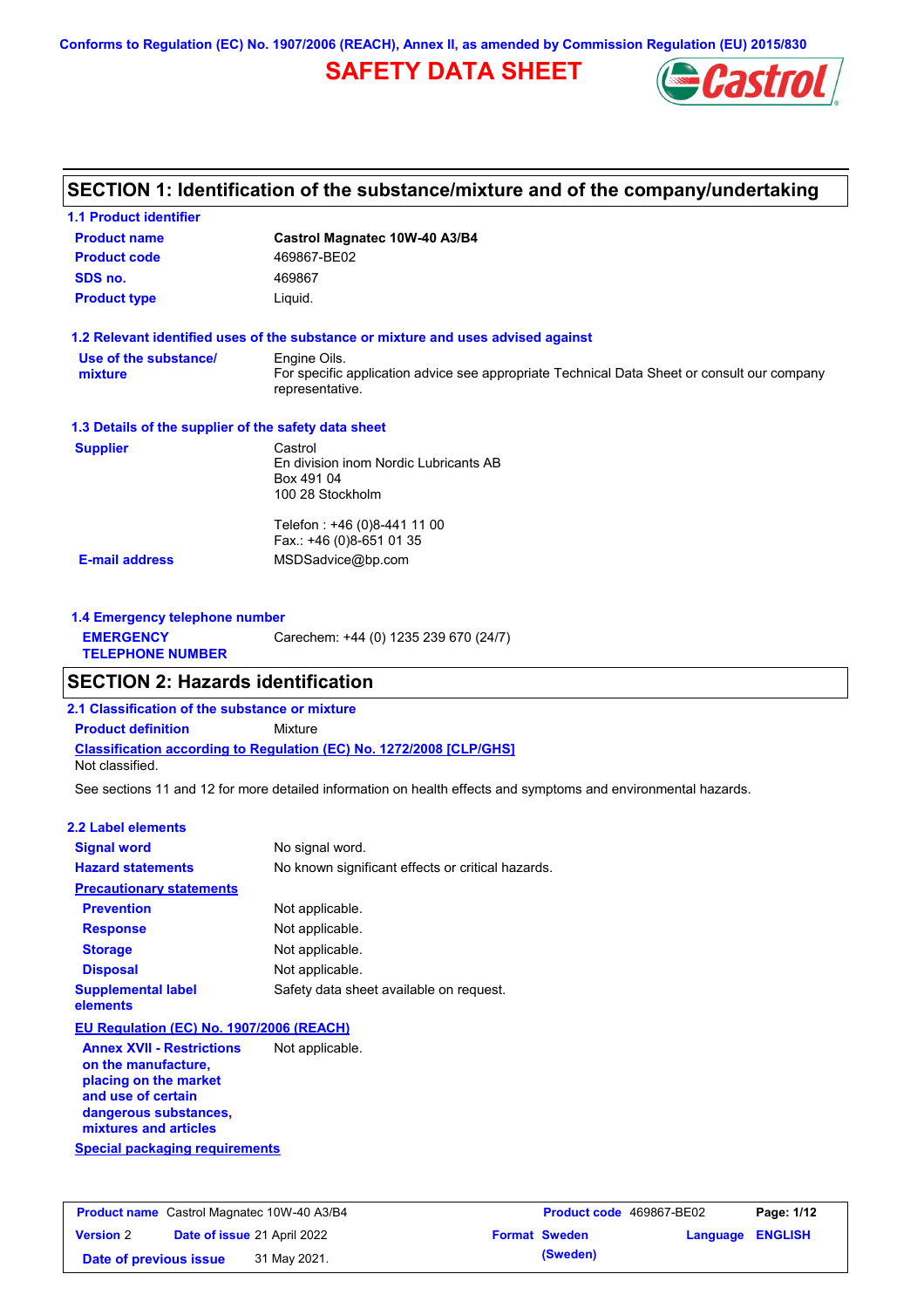#### **Conforms to Regulation (EC) No. 1907/2006 (REACH), Annex II, as amended by Commission Regulation (EU) 2015/830**

## **SECTION 2: Hazards identification**

| <b>Containers to be fitted</b><br>with child-resistant<br>fastenings                                                     | Not applicable.                                                                                                                                                                                                                 |  |  |  |
|--------------------------------------------------------------------------------------------------------------------------|---------------------------------------------------------------------------------------------------------------------------------------------------------------------------------------------------------------------------------|--|--|--|
| <b>Tactile warning of danger</b>                                                                                         | Not applicable.                                                                                                                                                                                                                 |  |  |  |
| 2.3 Other hazards                                                                                                        |                                                                                                                                                                                                                                 |  |  |  |
| <b>Results of PBT and vPvB</b><br>assessment                                                                             | Product does not meet the criteria for PBT or vPvB according to Regulation (EC) No. 1907/2006,<br>Annex XIII.                                                                                                                   |  |  |  |
| <b>Product meets the criteria</b><br>for PBT or vPvB according<br>to Regulation (EC) No.<br><b>1907/2006, Annex XIII</b> | This mixture does not contain any substances that are assessed to be a PBT or a vPvB.                                                                                                                                           |  |  |  |
| Other hazards which do<br>not result in classification                                                                   | Defatting to the skin.<br><b>USED ENGINE OILS</b><br>Used engine oil may contain hazardous components which have the potential to cause skin<br>cancer.<br>See Toxicological Information, section 11 of this Safety Data Sheet. |  |  |  |
|                                                                                                                          | Experimental data on one or more of the components has been used to determine all or part of<br>the hazard classification of this product.                                                                                      |  |  |  |

### **SECTION 3: Composition/information on ingredients**

#### **3.2 Mixtures**

#### Mixture **Product definition**

Highly refined base oil (IP 346 DMSO extract < 3%). Proprietary performance additives.

| <b>Product/ingredient</b><br>name                                                             | <b>Identifiers</b>                                                                   | $\frac{9}{6}$ | <b>Regulation (EC) No.</b><br>1272/2008 [CLP]                             | <b>Type</b> |
|-----------------------------------------------------------------------------------------------|--------------------------------------------------------------------------------------|---------------|---------------------------------------------------------------------------|-------------|
| $\mathcal{D}$ istillates (petroleum), hydrotreated<br>heavy paraffinic                        | REACH #: 01-2119484627-25<br>EC: 265-157-1<br>CAS: 64742-54-7<br>Index: 649-467-00-8 | ≥75 - ≤90     | Not classified.                                                           | $[2]$       |
| Distillates (petroleum), solvent-<br>dewaxed heavy paraffinic                                 | REACH #: 01-2119471299-27<br>EC: 265-169-7<br>CAS: 64742-65-0<br>Index: 649-474-00-6 | ≤10           | Not classified.                                                           | $[2]$       |
| Distillates (petroleum), hydrotreated<br>heavy paraffinic                                     | REACH #: 01-2119484627-25<br>EC: 265-157-1<br>CAS: 64742-54-7<br>Index: 649-467-00-8 | -≤5           | Asp. Tox. 1, H304                                                         | [1] [2]     |
| Phosphorodithioic acid, mixed O,O-bis<br>(1,3-dimethylbutyl and iso-Pr) esters,<br>zinc salts | REACH #: 01-2119493626-26<br>EC: 283-392-8<br>CAS: 84605-29-8                        | ו≥ ≤          | <b>Skin Irrit. 2, H315</b><br>Eye Dam. 1, H318<br>Aquatic Chronic 2, H411 | $[1]$       |

#### **See Section 16 for the full text of the H statements declared above.**

#### **Type**

[1] Substance classified with a health or environmental hazard

[2] Substance with a workplace exposure limit

[3] Substance meets the criteria for PBT according to Regulation (EC) No. 1907/2006, Annex XIII

[4] Substance meets the criteria for vPvB according to Regulation (EC) No. 1907/2006, Annex XIII

[5] Substance of equivalent concern

[6] Additional disclosure due to company policy

Occupational exposure limits, if available, are listed in Section 8.

## **SECTION 4: First aid measures**

### **4.1 Description of first aid measures**

| Eye contact         | In case of contact, immediately flush eyes with plenty of water for at least 15 minutes. Eyelids<br>should be held away from the eyeball to ensure thorough rinsing. Check for and remove any<br>contact lenses. Get medical attention. |
|---------------------|-----------------------------------------------------------------------------------------------------------------------------------------------------------------------------------------------------------------------------------------|
| <b>Skin contact</b> | Wash skin thoroughly with soap and water or use recognised skin cleanser. Remove<br>contaminated clothing and shoes. Wash clothing before reuse. Clean shoes thoroughly before<br>reuse. Get medical attention if irritation develops.  |

| <b>Product name</b> Castrol Magnatec 10W-40 A3/B4 |  | Product code 469867-BE02           |  | Page: 2/12           |  |                         |
|---------------------------------------------------|--|------------------------------------|--|----------------------|--|-------------------------|
| <b>Version 2</b>                                  |  | <b>Date of issue 21 April 2022</b> |  | <b>Format Sweden</b> |  | <b>Language ENGLISH</b> |
| Date of previous issue                            |  | 31 May 2021.                       |  | (Sweden)             |  |                         |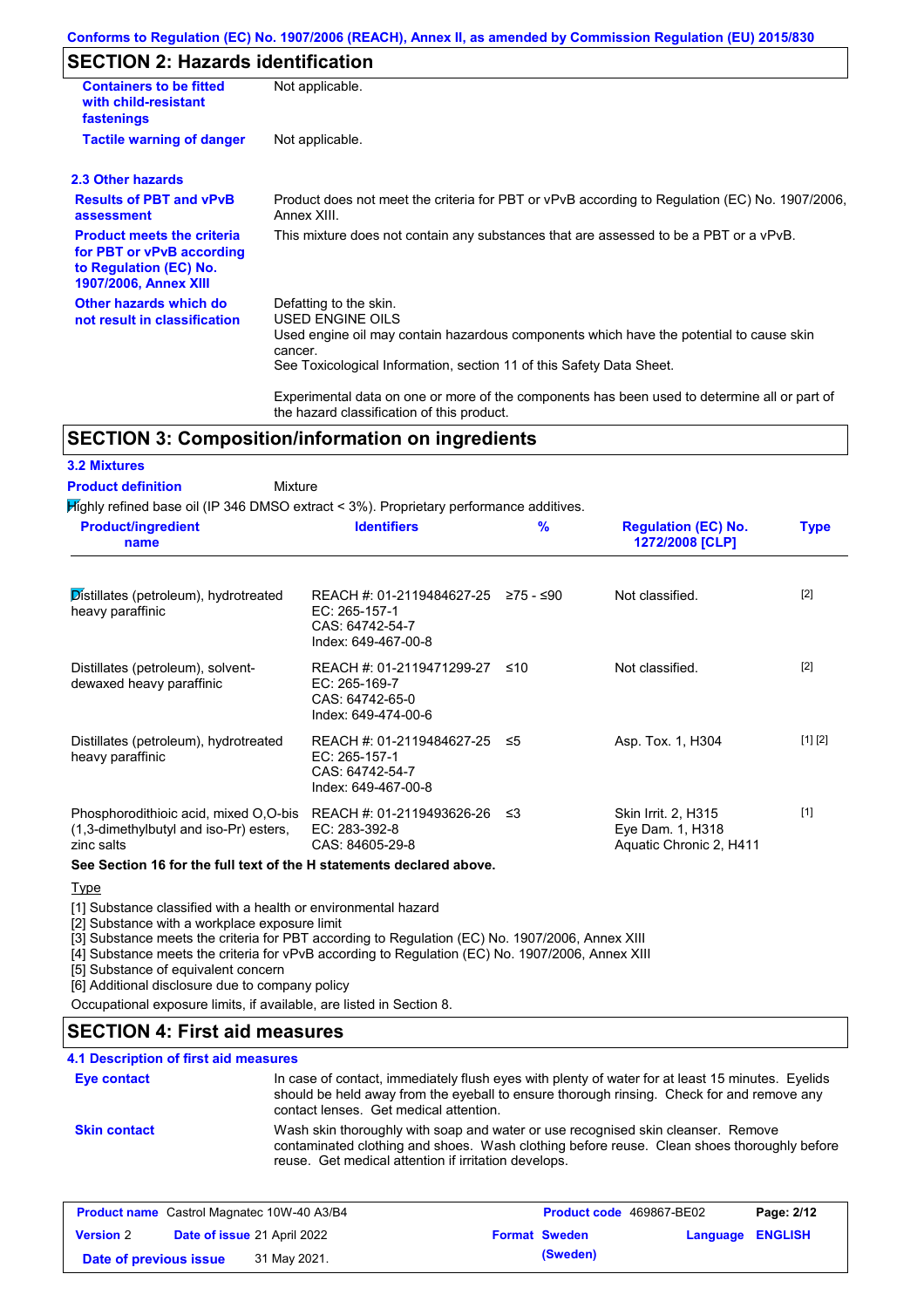### **Conforms to Regulation (EC) No. 1907/2006 (REACH), Annex II, as amended by Commission Regulation (EU) 2015/830**

## **SECTION 4: First aid measures**

| <b>Inhalation</b>                 | If inhaled, remove to fresh air. In case of inhalation of decomposition products in a fire,<br>symptoms may be delayed. The exposed person may need to be kept under medical<br>surveillance for 48 hours. Get medical attention if symptoms occur. |
|-----------------------------------|-----------------------------------------------------------------------------------------------------------------------------------------------------------------------------------------------------------------------------------------------------|
| Ingestion                         | Do not induce vomiting unless directed to do so by medical personnel. Get medical attention if<br>symptoms occur.                                                                                                                                   |
| <b>Protection of first-aiders</b> | No action shall be taken involving any personal risk or without suitable training. It may be<br>dangerous to the person providing aid to give mouth-to-mouth resuscitation.                                                                         |

#### **4.2 Most important symptoms and effects, both acute and delayed**

See Section 11 for more detailed information on health effects and symptoms.

| <b>Potential acute health effects</b> |                                                                                                                     |
|---------------------------------------|---------------------------------------------------------------------------------------------------------------------|
| <b>Inhalation</b>                     | Exposure to decomposition products may cause a health hazard. Serious effects may be<br>delayed following exposure. |
| <b>Ingestion</b>                      | No known significant effects or critical hazards.                                                                   |
| <b>Skin contact</b>                   | Defatting to the skin. May cause skin dryness and irritation.                                                       |
| <b>Eye contact</b>                    | Not classified as an eye irritant. Based on data available for this or related materials.                           |
|                                       | Delayed and immediate effects as well as chronic effects from short and long-term exposure                          |
| <b>Inhalation</b>                     | Overexposure to the inhalation of airborne droplets or aerosols may cause irritation of the<br>respiratory tract.   |
| <b>Ingestion</b>                      | Ingestion of large quantities may cause nausea and diarrhoea.                                                       |
| <b>Skin contact</b>                   | Prolonged or repeated contact can defat the skin and lead to irritation and/or dermatitis.                          |
| Eye contact                           | Potential risk of transient stinging or redness if accidental eye contact occurs.                                   |
|                                       |                                                                                                                     |

#### **4.3 Indication of any immediate medical attention and special treatment needed**

| <b>Notes to physician</b> | Treatment should in general be symptomatic and directed to relieving any effects.   |
|---------------------------|-------------------------------------------------------------------------------------|
|                           | In case of inhalation of decomposition products in a fire, symptoms may be delayed. |
|                           | The exposed person may need to be kept under medical surveillance for 48 hours.     |

## **SECTION 5: Firefighting measures**

| 5.1 Extinguishing media                                                                                                                                                                                           |                                                                                                                                                                                                                                                                                                                                                                   |  |  |
|-------------------------------------------------------------------------------------------------------------------------------------------------------------------------------------------------------------------|-------------------------------------------------------------------------------------------------------------------------------------------------------------------------------------------------------------------------------------------------------------------------------------------------------------------------------------------------------------------|--|--|
| <b>Suitable extinguishing</b><br>In case of fire, use foam, dry chemical or carbon dioxide extinguisher or spray.<br>media                                                                                        |                                                                                                                                                                                                                                                                                                                                                                   |  |  |
| <b>Unsuitable extinguishing</b><br>Do not use water jet. The use of a water jet may cause the fire to spread by splashing the<br>burning product.<br>media                                                        |                                                                                                                                                                                                                                                                                                                                                                   |  |  |
| 5.2 Special hazards arising from the substance or mixture                                                                                                                                                         |                                                                                                                                                                                                                                                                                                                                                                   |  |  |
| <b>Hazards from the</b><br>In a fire or if heated, a pressure increase will occur and the container may burst.<br>substance or mixture                                                                            |                                                                                                                                                                                                                                                                                                                                                                   |  |  |
| Combustion products may include the following:<br><b>Hazardous combustion</b><br>carbon oxides (CO, CO <sub>2</sub> ) (carbon monoxide, carbon dioxide)<br>products<br>nitrogen oxides (NO, NO <sub>2</sub> etc.) |                                                                                                                                                                                                                                                                                                                                                                   |  |  |
| 5.3 Advice for firefighters                                                                                                                                                                                       |                                                                                                                                                                                                                                                                                                                                                                   |  |  |
| <b>Special precautions for</b><br>fire-fighters                                                                                                                                                                   | No action shall be taken involving any personal risk or without suitable training. Promptly<br>isolate the scene by removing all persons from the vicinity of the incident if there is a fire.                                                                                                                                                                    |  |  |
| <b>Special protective</b><br>equipment for fire-fighters                                                                                                                                                          | Fire-fighters should wear appropriate protective equipment and self-contained breathing<br>apparatus (SCBA) with a full face-piece operated in positive pressure mode. Clothing for fire-<br>fighters (including helmets, protective boots and gloves) conforming to European standard EN<br>469 will provide a basic level of protection for chemical incidents. |  |  |

### **SECTION 6: Accidental release measures**

|                                | 6.1 Personal precautions, protective equipment and emergency procedures                                                                                                                                                                                                                                                                                                              |
|--------------------------------|--------------------------------------------------------------------------------------------------------------------------------------------------------------------------------------------------------------------------------------------------------------------------------------------------------------------------------------------------------------------------------------|
| For non-emergency<br>personnel | No action shall be taken involving any personal risk or without suitable training. Evacuate<br>surrounding areas. Keep unnecessary and unprotected personnel from entering. Do not touch<br>or walk through spilt material. Floors may be slippery; use care to avoid falling. Put on<br>appropriate personal protective equipment.                                                  |
| For emergency responders       | Entry into a confined space or poorly ventilated area contaminated with vapour, mist or fume is<br>extremely hazardous without the correct respiratory protective equipment and a safe system of<br>work. Wear self-contained breathing apparatus. Wear a suitable chemical protective suit.<br>Chemical resistant boots. See also the information in "For non-emergency personnel". |

|                        | <b>Product name</b> Castrol Magnatec 10W-40 A3/B4 | Product code 469867-BE02 |                         | Page: 3/12 |
|------------------------|---------------------------------------------------|--------------------------|-------------------------|------------|
| <b>Version 2</b>       | <b>Date of issue 21 April 2022</b>                | <b>Format Sweden</b>     | <b>Language ENGLISH</b> |            |
| Date of previous issue | 31 May 2021.                                      | (Sweden)                 |                         |            |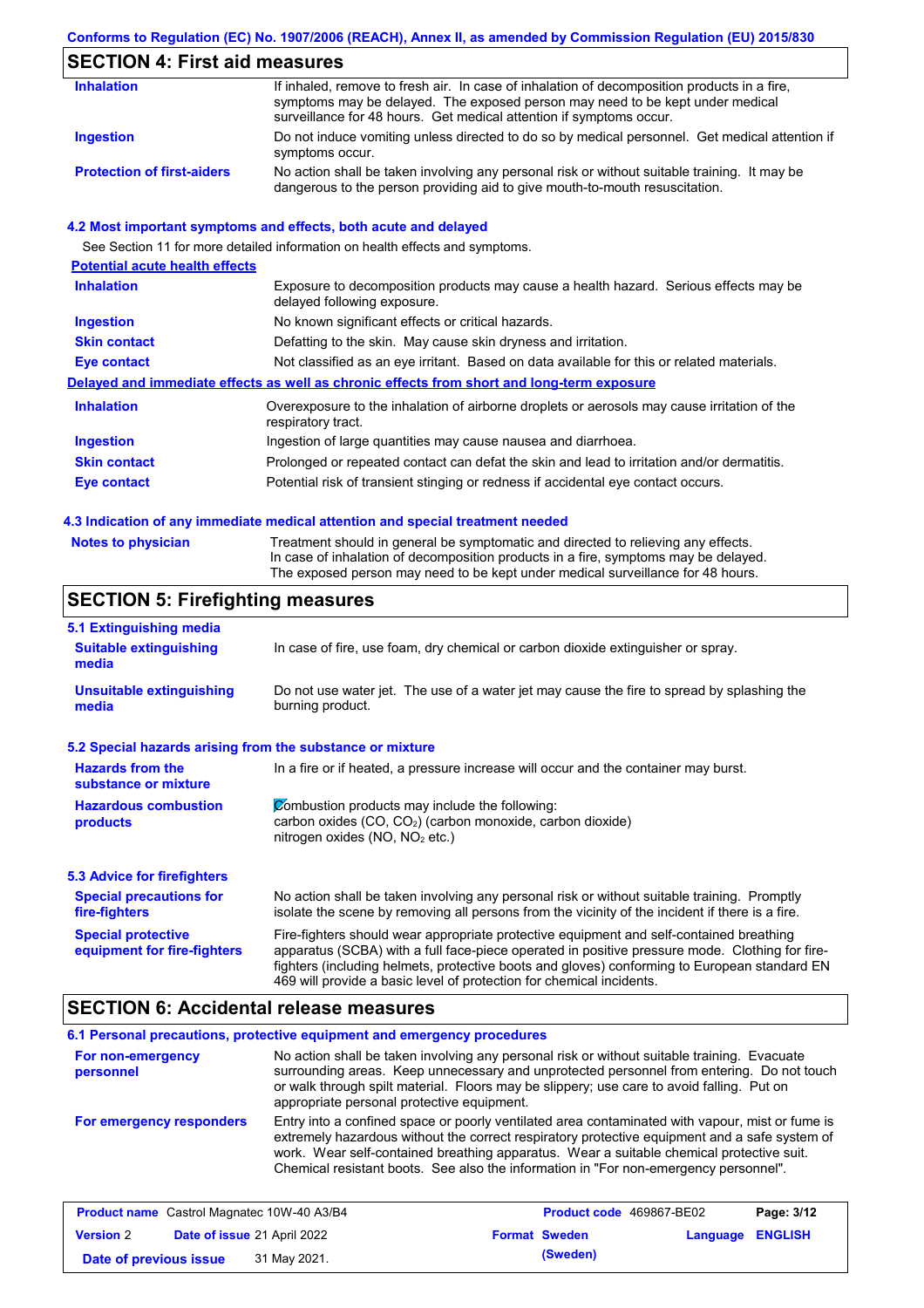### **SECTION 6: Accidental release measures**

| <b>6.2 Environmental</b><br>precautions                  | Avoid dispersal of spilt material and runoff and contact with soil, waterways, drains and sewers.<br>Inform the relevant authorities if the product has caused environmental pollution (sewers,<br>waterways, soil or air).                                                                                                                                                                    |  |  |  |  |
|----------------------------------------------------------|------------------------------------------------------------------------------------------------------------------------------------------------------------------------------------------------------------------------------------------------------------------------------------------------------------------------------------------------------------------------------------------------|--|--|--|--|
| 6.3 Methods and material for containment and cleaning up |                                                                                                                                                                                                                                                                                                                                                                                                |  |  |  |  |
| <b>Small spill</b>                                       | Stop leak if without risk. Move containers from spill area. Absorb with an inert material and<br>place in an appropriate waste disposal container. Dispose of via a licensed waste disposal<br>contractor.                                                                                                                                                                                     |  |  |  |  |
| <b>Large spill</b>                                       | Stop leak if without risk. Move containers from spill area. Prevent entry into sewers, water<br>courses, basements or confined areas. Contain and collect spillage with non-combustible,<br>absorbent material e.g. sand, earth, vermiculite or diatomaceous earth and place in container<br>for disposal according to local regulations. Dispose of via a licensed waste disposal contractor. |  |  |  |  |
| 6.4 Reference to other<br><b>sections</b>                | See Section 1 for emergency contact information.<br>See Section 5 for firefighting measures.<br>See Section 8 for information on appropriate personal protective equipment.<br>See Section 12 for environmental precautions.<br>See Section 13 for additional waste treatment information.                                                                                                     |  |  |  |  |

### **SECTION 7: Handling and storage**

| 7.1 Precautions for safe handling                                                    |                                                                                                                                                                                                                                                                                                                                                                                                                                                                                          |
|--------------------------------------------------------------------------------------|------------------------------------------------------------------------------------------------------------------------------------------------------------------------------------------------------------------------------------------------------------------------------------------------------------------------------------------------------------------------------------------------------------------------------------------------------------------------------------------|
| <b>Protective measures</b>                                                           | Put on appropriate personal protective equipment.                                                                                                                                                                                                                                                                                                                                                                                                                                        |
| <b>Advice on general</b><br>occupational hygiene                                     | Eating, drinking and smoking should be prohibited in areas where this material is handled,<br>stored and processed. Wash thoroughly after handling. Remove contaminated clothing and<br>protective equipment before entering eating areas. See also Section 8 for additional<br>information on hygiene measures.                                                                                                                                                                         |
| <b>7.2 Conditions for safe</b><br>storage, including any<br><i>incompatibilities</i> | Store in accordance with local requlations. Store in a dry, cool and well-ventilated area, away<br>from incompatible materials (see Section 10). Keep away from heat and direct sunlight. Keep<br>container tightly closed and sealed until ready for use. Containers that have been opened must<br>be carefully resealed and kept upright to prevent leakage. Store and use only in equipment/<br>containers designed for use with this product. Do not store in unlabelled containers. |
| Not suitable                                                                         | Prolonged exposure to elevated temperature                                                                                                                                                                                                                                                                                                                                                                                                                                               |
| 7.3 Specific end use(s)                                                              |                                                                                                                                                                                                                                                                                                                                                                                                                                                                                          |

**Recommendations**

See section 1.2 and Exposure scenarios in annex, if applicable.

### **SECTION 8: Exposure controls/personal protection**

#### **8.1 Control parameters**

**Product/ingredient name Exposure limit values Recommended monitoring procedures** If this product contains ingredients with exposure limits, personal, workplace atmosphere or biological monitoring may be required to determine the effectiveness of the ventilation or other control measures and/or the necessity to use respiratory protective equipment. Reference should be made to monitoring standards, such as the following: European Standard EN 689 (Workplace atmospheres - Guidance for the assessment of exposure by inhalation to chemical agents for comparison with limit values and measurement strategy) European Standard EN 14042 (Workplace atmospheres - Guide for the application and use of procedures for the assessment of exposure to chemical and biological agents) European Standard EN 482 (Workplace atmospheres - General requirements for the performance of procedures for the Whilst specific OELs for certain components may be shown in this section, other components may be present in any mist, vapour or dust produced. Therefore, the specific OELs may not be applicable to the product as a whole and are provided for guidance only. **Occupational exposure limits** Distillates (petroleum), hydrotreated heavy paraffinic **Work environment authority Regulation 2020:6 (Sweden).** TWA: 1 mg/m<sup>3</sup> 8 hours. Issued/Revised: 8/1996 Form: mist and fume STEL: 3 mg/m<sup>3</sup> 15 minutes. Issued/Revised: 8/1996 Form: mist and fume Distillates (petroleum), solvent-dewaxed heavy paraffinic **Work environment authority Regulation 2020:6 (Sweden).** TWA: 1 mg/m<sup>3</sup> 8 hours. Issued/Revised: 8/1996 Form: mist and fume STEL: 3 mg/m<sup>3</sup> 15 minutes. Issued/Revised: 8/1996 Form: mist and fume Distillates (petroleum), hydrotreated heavy paraffinic **Work environment authority Regulation 2020:6 (Sweden).** TWA: 1 mg/m<sup>3</sup> 8 hours. Issued/Revised: 8/1996 Form: mist and fume STEL: 3 mg/m<sup>3</sup> 15 minutes. Issued/Revised: 8/1996 Form: mist and fume

| <b>Product name</b> Castrol Magnatec 10W-40 A3/B4 |  |                             | <b>Product code</b> 469867-BE02 | Page: 4/12           |                         |  |
|---------------------------------------------------|--|-----------------------------|---------------------------------|----------------------|-------------------------|--|
| <b>Version 2</b>                                  |  | Date of issue 21 April 2022 |                                 | <b>Format Sweden</b> | <b>Language ENGLISH</b> |  |
| Date of previous issue                            |  | 31 May 2021.                |                                 | (Sweden)             |                         |  |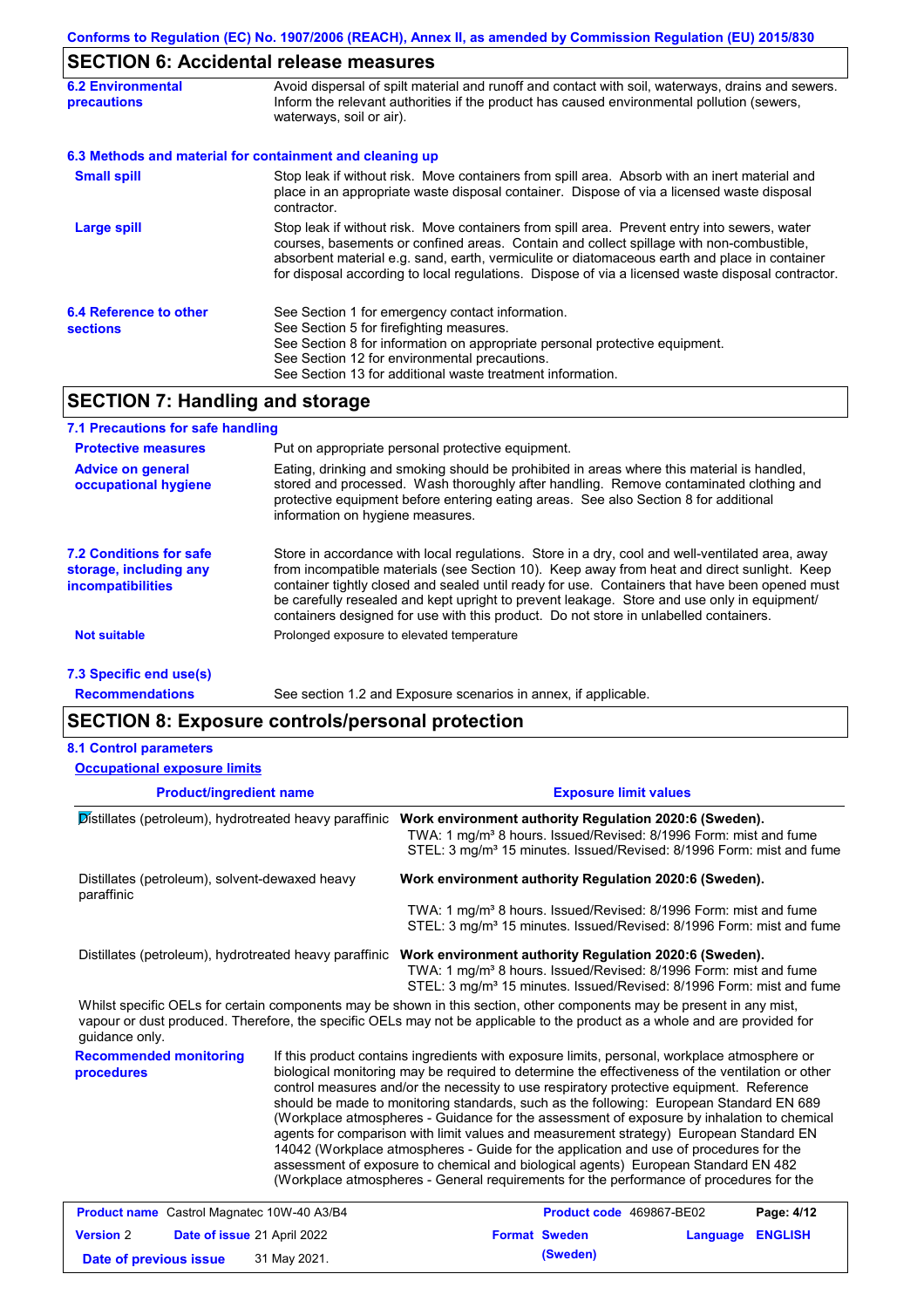## **SECTION 8: Exposure controls/personal protection**

measurement of chemical agents) Reference to national guidance documents for methods for the determination of hazardous substances will also be required.

| <b>Derived No Effect Level</b><br>No DNELs/DMELs available. |                                                                                    |                                                                                                                                                                                                                                                                                                                                                                                                                                                                                                                                                                                                                                                                                                                                                                                                                                                                                                                                                      |                  |            |
|-------------------------------------------------------------|------------------------------------------------------------------------------------|------------------------------------------------------------------------------------------------------------------------------------------------------------------------------------------------------------------------------------------------------------------------------------------------------------------------------------------------------------------------------------------------------------------------------------------------------------------------------------------------------------------------------------------------------------------------------------------------------------------------------------------------------------------------------------------------------------------------------------------------------------------------------------------------------------------------------------------------------------------------------------------------------------------------------------------------------|------------------|------------|
| <b>Predicted No Effect Concentration</b>                    |                                                                                    |                                                                                                                                                                                                                                                                                                                                                                                                                                                                                                                                                                                                                                                                                                                                                                                                                                                                                                                                                      |                  |            |
| No PNECs available                                          |                                                                                    |                                                                                                                                                                                                                                                                                                                                                                                                                                                                                                                                                                                                                                                                                                                                                                                                                                                                                                                                                      |                  |            |
|                                                             |                                                                                    |                                                                                                                                                                                                                                                                                                                                                                                                                                                                                                                                                                                                                                                                                                                                                                                                                                                                                                                                                      |                  |            |
| <b>8.2 Exposure controls</b>                                |                                                                                    |                                                                                                                                                                                                                                                                                                                                                                                                                                                                                                                                                                                                                                                                                                                                                                                                                                                                                                                                                      |                  |            |
| <b>Appropriate engineering</b><br><b>controls</b>           | kept in good condition and properly maintained.                                    | Provide exhaust ventilation or other engineering controls to keep the relevant airborne<br>concentrations below their respective occupational exposure limits.<br>All activities involving chemicals should be assessed for their risks to health, to ensure<br>exposures are adequately controlled. Personal protective equipment should only be considered<br>after other forms of control measures (e.g. engineering controls) have been suitably evaluated.<br>Personal protective equipment should conform to appropriate standards, be suitable for use, be<br>Your supplier of personal protective equipment should be consulted for advice on selection and<br>appropriate standards. For further information contact your national organisation for standards.<br>The final choice of protective equipment will depend upon a risk assessment. It is important to<br>ensure that all items of personal protective equipment are compatible. |                  |            |
| <b>Individual protection measures</b>                       |                                                                                    |                                                                                                                                                                                                                                                                                                                                                                                                                                                                                                                                                                                                                                                                                                                                                                                                                                                                                                                                                      |                  |            |
| <b>Hygiene measures</b>                                     |                                                                                    | Wash hands, forearms and face thoroughly after handling chemical products, before eating,<br>smoking and using the lavatory and at the end of the working period. Ensure that eyewash<br>stations and safety showers are close to the workstation location.                                                                                                                                                                                                                                                                                                                                                                                                                                                                                                                                                                                                                                                                                          |                  |            |
| <b>Respiratory protection</b>                               | of the working conditions.                                                         | In case of insufficient ventilation, wear suitable respiratory equipment.<br>The correct choice of respiratory protection depends upon the chemicals being handled, the<br>conditions of work and use, and the condition of the respiratory equipment. Safety procedures<br>should be developed for each intended application. Respiratory protection equipment should<br>therefore be chosen in consultation with the supplier/manufacturer and with a full assessment                                                                                                                                                                                                                                                                                                                                                                                                                                                                              |                  |            |
| <b>Eye/face protection</b>                                  | Safety glasses with side shields.                                                  |                                                                                                                                                                                                                                                                                                                                                                                                                                                                                                                                                                                                                                                                                                                                                                                                                                                                                                                                                      |                  |            |
| <b>Skin protection</b>                                      |                                                                                    |                                                                                                                                                                                                                                                                                                                                                                                                                                                                                                                                                                                                                                                                                                                                                                                                                                                                                                                                                      |                  |            |
| <b>Hand protection</b>                                      | <b>General Information:</b>                                                        |                                                                                                                                                                                                                                                                                                                                                                                                                                                                                                                                                                                                                                                                                                                                                                                                                                                                                                                                                      |                  |            |
|                                                             |                                                                                    | Because specific work environments and material handling practices vary, safety procedures<br>should be developed for each intended application. The correct choice of protective gloves<br>depends upon the chemicals being handled, and the conditions of work and use. Most gloves<br>provide protection for only a limited time before they must be discarded and replaced (even the<br>best chemically resistant gloves will break down after repeated chemical exposures).                                                                                                                                                                                                                                                                                                                                                                                                                                                                     |                  |            |
|                                                             | a full assessment of the working conditions.                                       | Gloves should be chosen in consultation with the supplier / manufacturer and taking account of                                                                                                                                                                                                                                                                                                                                                                                                                                                                                                                                                                                                                                                                                                                                                                                                                                                       |                  |            |
|                                                             | Recommended: Nitrile gloves.<br><b>Breakthrough time:</b>                          |                                                                                                                                                                                                                                                                                                                                                                                                                                                                                                                                                                                                                                                                                                                                                                                                                                                                                                                                                      |                  |            |
|                                                             |                                                                                    | Breakthrough time data are generated by glove manufacturers under laboratory test conditions<br>and represent how long a glove can be expected to provide effective permeation resistance. It<br>is important when following breakthrough time recommendations that actual workplace<br>conditions are taken into account. Always consult with your glove supplier for up-to-date<br>technical information on breakthrough times for the recommended glove type.<br>Our recommendations on the selection of gloves are as follows:                                                                                                                                                                                                                                                                                                                                                                                                                   |                  |            |
|                                                             | Continuous contact:                                                                |                                                                                                                                                                                                                                                                                                                                                                                                                                                                                                                                                                                                                                                                                                                                                                                                                                                                                                                                                      |                  |            |
|                                                             | can be obtained.<br>replacement regimes are determined and adhered to.             | Gloves with a minimum breakthrough time of 240 minutes, or >480 minutes if suitable gloves<br>If suitable gloves are not available to offer that level of protection, gloves with shorter<br>breakthrough times may be acceptable as long as appropriate glove maintenance and                                                                                                                                                                                                                                                                                                                                                                                                                                                                                                                                                                                                                                                                       |                  |            |
|                                                             | Short-term / splash protection:                                                    |                                                                                                                                                                                                                                                                                                                                                                                                                                                                                                                                                                                                                                                                                                                                                                                                                                                                                                                                                      |                  |            |
|                                                             | Recommended breakthrough times as above.<br>be determined and rigorously followed. | It is recognised that for short-term, transient exposures, gloves with shorter breakthrough times<br>may commonly be used. Therefore, appropriate maintenance and replacement regimes must                                                                                                                                                                                                                                                                                                                                                                                                                                                                                                                                                                                                                                                                                                                                                           |                  |            |
|                                                             |                                                                                    |                                                                                                                                                                                                                                                                                                                                                                                                                                                                                                                                                                                                                                                                                                                                                                                                                                                                                                                                                      |                  |            |
| <b>Product name</b> Castrol Magnatec 10W-40 A3/B4           |                                                                                    | Product code 469867-BE02                                                                                                                                                                                                                                                                                                                                                                                                                                                                                                                                                                                                                                                                                                                                                                                                                                                                                                                             |                  | Page: 5/12 |
| <b>Version 2</b><br>Date of issue 21 April 2022             |                                                                                    | <b>Format Sweden</b>                                                                                                                                                                                                                                                                                                                                                                                                                                                                                                                                                                                                                                                                                                                                                                                                                                                                                                                                 | Language ENGLISH |            |

**Date of previous issue (Sweden)** 31 May 2021.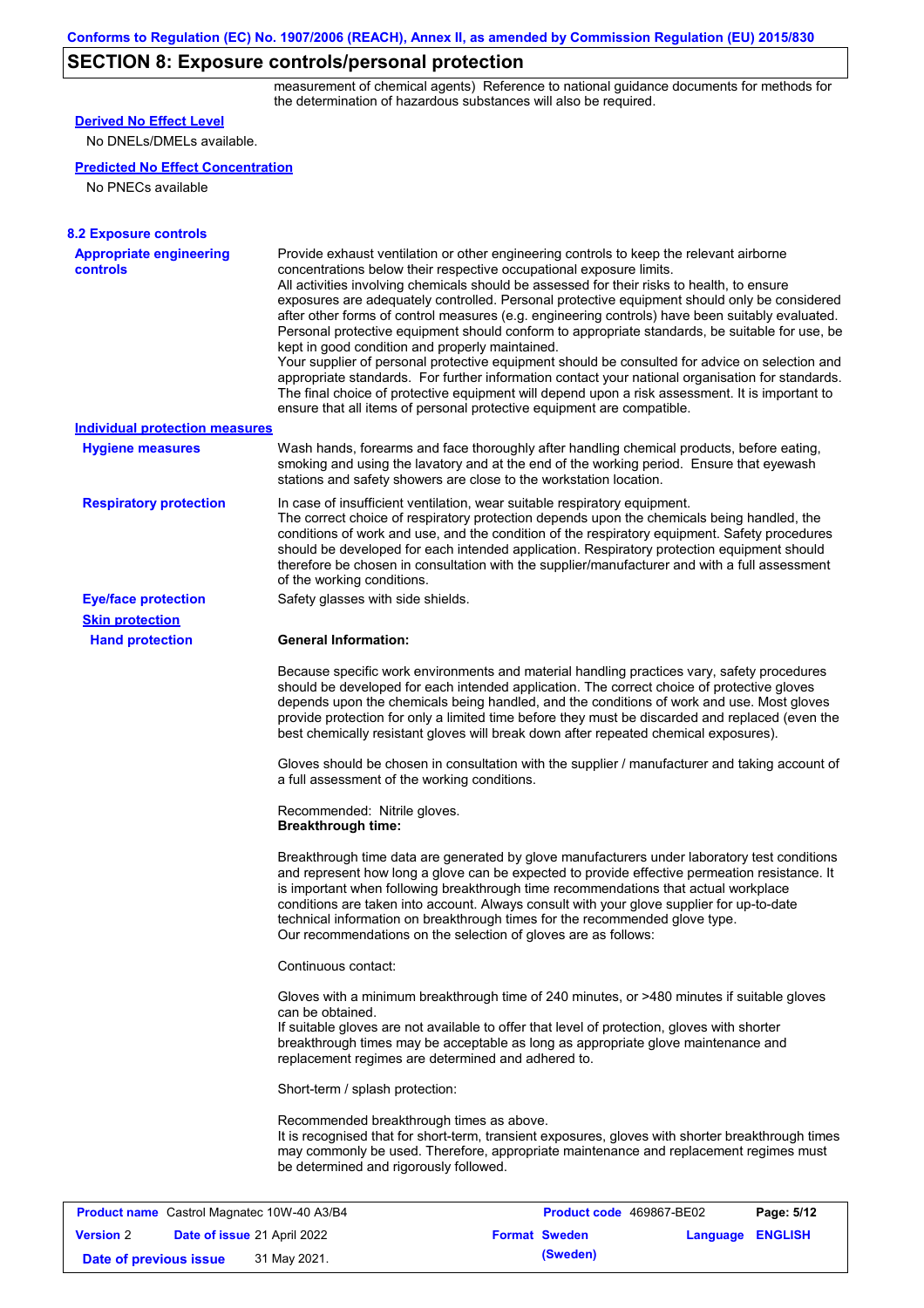## **SECTION 8: Exposure controls/personal protection**

#### **Glove Thickness:**

For general applications, we recommend gloves with a thickness typically greater than 0.35 mm.

|                                                  | It should be emphasised that glove thickness is not necessarily a good predictor of glove<br>resistance to a specific chemical, as the permeation efficiency of the glove will be dependent<br>on the exact composition of the glove material. Therefore, glove selection should also be based<br>on consideration of the task requirements and knowledge of breakthrough times.<br>Glove thickness may also vary depending on the glove manufacturer, the glove type and the<br>glove model. Therefore, the manufacturers' technical data should always be taken into account<br>to ensure selection of the most appropriate glove for the task.                                     |
|--------------------------------------------------|---------------------------------------------------------------------------------------------------------------------------------------------------------------------------------------------------------------------------------------------------------------------------------------------------------------------------------------------------------------------------------------------------------------------------------------------------------------------------------------------------------------------------------------------------------------------------------------------------------------------------------------------------------------------------------------|
|                                                  | Note: Depending on the activity being conducted, gloves of varying thickness may be required<br>for specific tasks. For example:                                                                                                                                                                                                                                                                                                                                                                                                                                                                                                                                                      |
|                                                  | • Thinner gloves (down to 0.1 mm or less) may be required where a high degree of manual<br>dexterity is needed. However, these gloves are only likely to give short duration protection and<br>would normally be just for single use applications, then disposed of.                                                                                                                                                                                                                                                                                                                                                                                                                  |
|                                                  | • Thicker gloves (up to 3 mm or more) may be required where there is a mechanical (as well<br>as a chemical) risk i.e. where there is abrasion or puncture potential.                                                                                                                                                                                                                                                                                                                                                                                                                                                                                                                 |
| <b>Skin and body</b>                             | Use of protective clothing is good industrial practice.<br>Personal protective equipment for the body should be selected based on the task being<br>performed and the risks involved and should be approved by a specialist before handling this<br>product.<br>Cotton or polyester/cotton overalls will only provide protection against light superficial<br>contamination that will not soak through to the skin. Overalls should be laundered on a regular<br>basis. When the risk of skin exposure is high (e.g. when cleaning up spillages or if there is a<br>risk of splashing) then chemical resistant aprons and/or impervious chemical suits and boots<br>will be required. |
| <b>Refer to standards:</b>                       | Respiratory protection: EN 529<br>Gloves: EN 420, EN 374<br>Eye protection: EN 166<br>Filtering half-mask: EN 149<br>Filtering half-mask with valve: EN 405<br>Half-mask: EN 140 plus filter<br>Full-face mask: EN 136 plus filter<br>Particulate filters: EN 143<br>Gas/combined filters: EN 14387                                                                                                                                                                                                                                                                                                                                                                                   |
| <b>Environmental exposure</b><br><b>controls</b> | Emissions from ventilation or work process equipment should be checked to ensure they<br>comply with the requirements of environmental protection legislation. In some cases, fume<br>scrubbers, filters or engineering modifications to the process equipment will be necessary to<br>reduce emissions to acceptable levels.                                                                                                                                                                                                                                                                                                                                                         |

## **SECTION 9: Physical and chemical properties**

The conditions of measurement of all properties are at standard temperature and pressure unless otherwise indicated.

#### **9.1 Information on basic physical and chemical properties**

| <b>Appearance</b>                                      |                                                                                       |                      |                          |                |
|--------------------------------------------------------|---------------------------------------------------------------------------------------|----------------------|--------------------------|----------------|
| <b>Physical state</b>                                  | Liquid.                                                                               |                      |                          |                |
| <b>Colour</b>                                          | Amber. [Light]                                                                        |                      |                          |                |
| <b>Odour</b>                                           | Not available.                                                                        |                      |                          |                |
| <b>Odour threshold</b>                                 | Not available.                                                                        |                      |                          |                |
| pH                                                     | Not applicable.                                                                       |                      |                          |                |
| <b>Melting point/freezing point</b>                    | Not available.                                                                        |                      |                          |                |
| Initial boiling point and boiling<br>range             | Not available.                                                                        |                      |                          |                |
| <b>Pour point</b>                                      | -42 $\degree$ C                                                                       |                      |                          |                |
| <b>Flash point</b>                                     | Closed cup: 202°C (395.6°F) [Pensky-Martens]<br>Open cup: 226°C (438.8°F) [Cleveland] |                      |                          |                |
| <b>Evaporation rate</b>                                | Not available.                                                                        |                      |                          |                |
| <b>Flammability (solid, gas)</b>                       | Not available.                                                                        |                      |                          |                |
| <b>Upper/lower flammability or</b><br>explosive limits | Not available.                                                                        |                      |                          |                |
| <b>Product name</b> Castrol Magnatec 10W-40 A3/B4      |                                                                                       |                      | Product code 469867-BE02 | Page: 6/12     |
| <b>Version 2</b><br>Date of issue 21 April 2022        |                                                                                       | <b>Format Sweden</b> | Language                 | <b>ENGLISH</b> |
| Date of previous issue                                 | 31 May 2021.                                                                          | (Sweden)             |                          |                |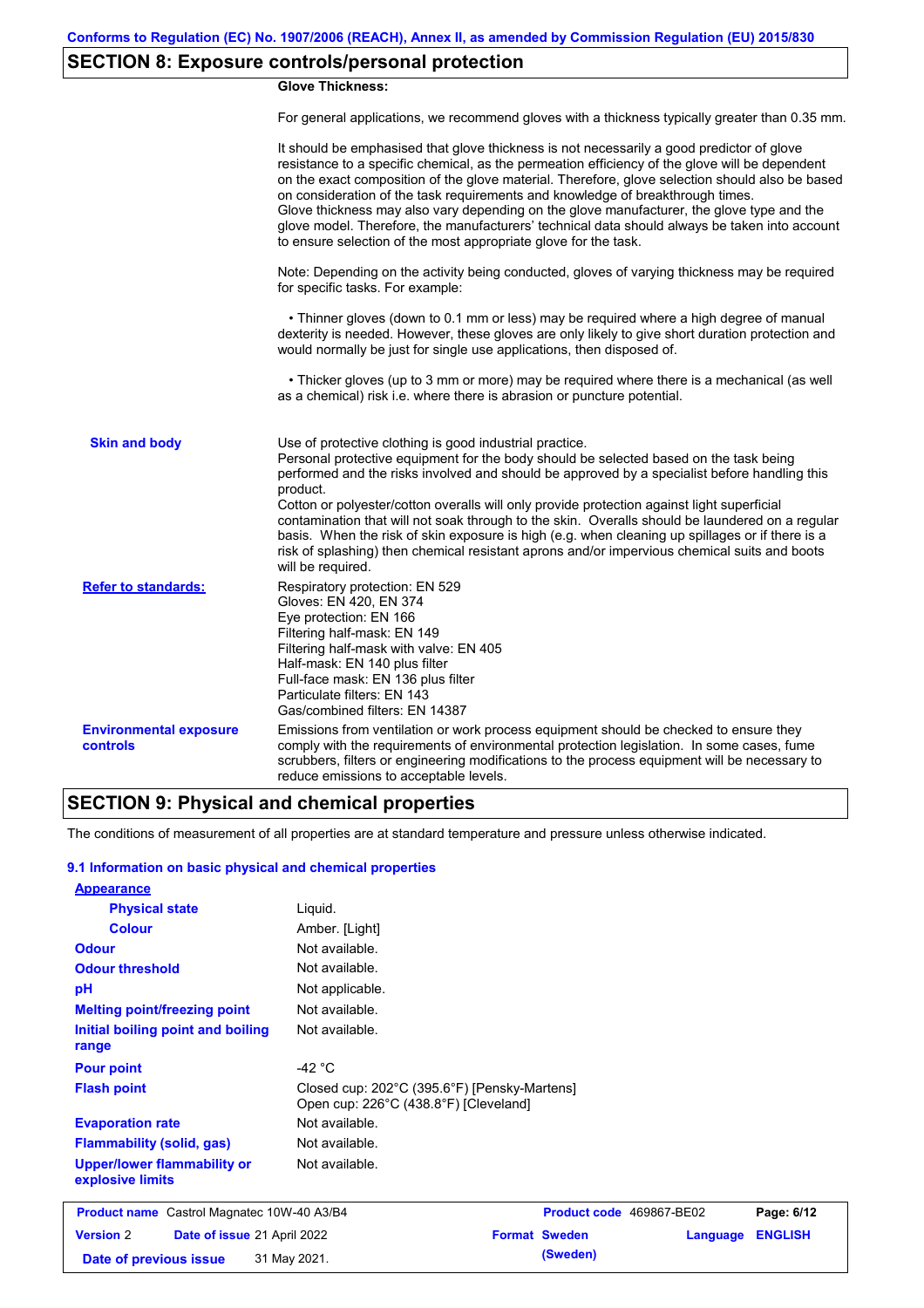# **SECTION 9: Physical and chemical properties**

| <b>Vapour pressure</b>                            | Not available.                                                                                                                    |         |         |                         |          |     |                         |
|---------------------------------------------------|-----------------------------------------------------------------------------------------------------------------------------------|---------|---------|-------------------------|----------|-----|-------------------------|
|                                                   |                                                                                                                                   |         |         | Vapour Pressure at 20°C |          |     | Vapour pressure at 50°C |
|                                                   | <b>Ingredient name</b>                                                                                                            | $mm$ Hq | kPa     | <b>Method</b>           | mm<br>Hg | kPa | <b>Method</b>           |
|                                                   | Distillates (petroleum),<br>hydrotreated heavy<br>paraffinic                                                                      | < 0.08  | < 0.011 | <b>ASTM D 5191</b>      |          |     |                         |
|                                                   | Distillates (petroleum),<br>solvent-dewaxed<br>heavy paraffinic                                                                   | < 0.08  | < 0.011 | <b>ASTM D 5191</b>      |          |     |                         |
|                                                   | Distillates (petroleum),<br>hydrotreated heavy<br>paraffinic                                                                      | < 0.08  | < 0.011 | <b>ASTM D 5191</b>      |          |     |                         |
|                                                   | Phosphorodithioic acid, 0<br>mixed O,O-bis<br>(1,3-dimethylbutyl and<br>iso-Pr) esters, zinc salts                                |         | 0       | <b>EU A.4</b>           | 0        | 0   | EU A.4                  |
| <b>Vapour density</b>                             | Not available.                                                                                                                    |         |         |                         |          |     |                         |
| <b>Relative density</b>                           | Not available.                                                                                                                    |         |         |                         |          |     |                         |
| <b>Density</b>                                    | <1000 kg/m <sup>3</sup> (<1 g/cm <sup>3</sup> ) at 15°C                                                                           |         |         |                         |          |     |                         |
| <b>Solubility(ies)</b>                            | insoluble in water.                                                                                                               |         |         |                         |          |     |                         |
| <b>Partition coefficient: n-octanol/</b><br>water | Mot applicable.                                                                                                                   |         |         |                         |          |     |                         |
| <b>Auto-ignition temperature</b>                  | Not available.                                                                                                                    |         |         |                         |          |     |                         |
| <b>Decomposition temperature</b>                  | Not available.                                                                                                                    |         |         |                         |          |     |                         |
| <b>Viscosity</b>                                  | Kinematic: 101.1 mm <sup>2</sup> /s (101.1 cSt) at 40°C<br>Kinematic: 13.8 to 16.2 mm <sup>2</sup> /s (13.8 to 16.2 cSt) at 100°C |         |         |                         |          |     |                         |
| <b>Explosive properties</b>                       | Not available.                                                                                                                    |         |         |                         |          |     |                         |
| <b>Oxidising properties</b>                       | Not available.                                                                                                                    |         |         |                         |          |     |                         |
| <b>Particle characteristics</b>                   |                                                                                                                                   |         |         |                         |          |     |                         |
| <b>Median particle size</b>                       | Not applicable.                                                                                                                   |         |         |                         |          |     |                         |
| 9.2 Other information                             |                                                                                                                                   |         |         |                         |          |     |                         |
| No additional information.                        |                                                                                                                                   |         |         |                         |          |     |                         |

## **SECTION 10: Stability and reactivity**

| <b>10.1 Reactivity</b>                            | No specific test data available for this product. Refer to Conditions to avoid and Incompatible<br>materials for additional information.                                |
|---------------------------------------------------|-------------------------------------------------------------------------------------------------------------------------------------------------------------------------|
| <b>10.2 Chemical stability</b>                    | The product is stable.                                                                                                                                                  |
| <b>10.3 Possibility of</b><br>hazardous reactions | Under normal conditions of storage and use, hazardous reactions will not occur.<br>Under normal conditions of storage and use, hazardous polymerisation will not occur. |
| <b>10.4 Conditions to avoid</b>                   | Avoid all possible sources of ignition (spark or flame).                                                                                                                |
| <b>10.5 Incompatible materials</b>                | Reactive or incompatible with the following materials: oxidising materials.                                                                                             |
| <b>10.6 Hazardous</b><br>decomposition products   | Under normal conditions of storage and use, hazardous decomposition products should not be<br>produced.                                                                 |

## **SECTION 11: Toxicological information**

| 11.1 Information on toxicological effects          |                                                                                                                     |                      |                          |                |
|----------------------------------------------------|---------------------------------------------------------------------------------------------------------------------|----------------------|--------------------------|----------------|
| <b>Acute toxicity estimates</b>                    |                                                                                                                     |                      |                          |                |
| Not available.                                     |                                                                                                                     |                      |                          |                |
| <b>Information on likely</b><br>routes of exposure | Routes of entry anticipated: Dermal, Inhalation.                                                                    |                      |                          |                |
| <b>Potential acute health effects</b>              |                                                                                                                     |                      |                          |                |
| <b>Inhalation</b>                                  | Exposure to decomposition products may cause a health hazard. Serious effects may be<br>delayed following exposure. |                      |                          |                |
| <b>Product name</b> Castrol Magnatec 10W-40 A3/B4  |                                                                                                                     |                      | Product code 469867-BE02 | Page: 7/12     |
| <b>Version 2</b><br>Date of issue 21 April 2022    |                                                                                                                     | <b>Format Sweden</b> | Language                 | <b>ENGLISH</b> |
| Date of previous issue                             | 31 May 2021.                                                                                                        | (Sweden)             |                          |                |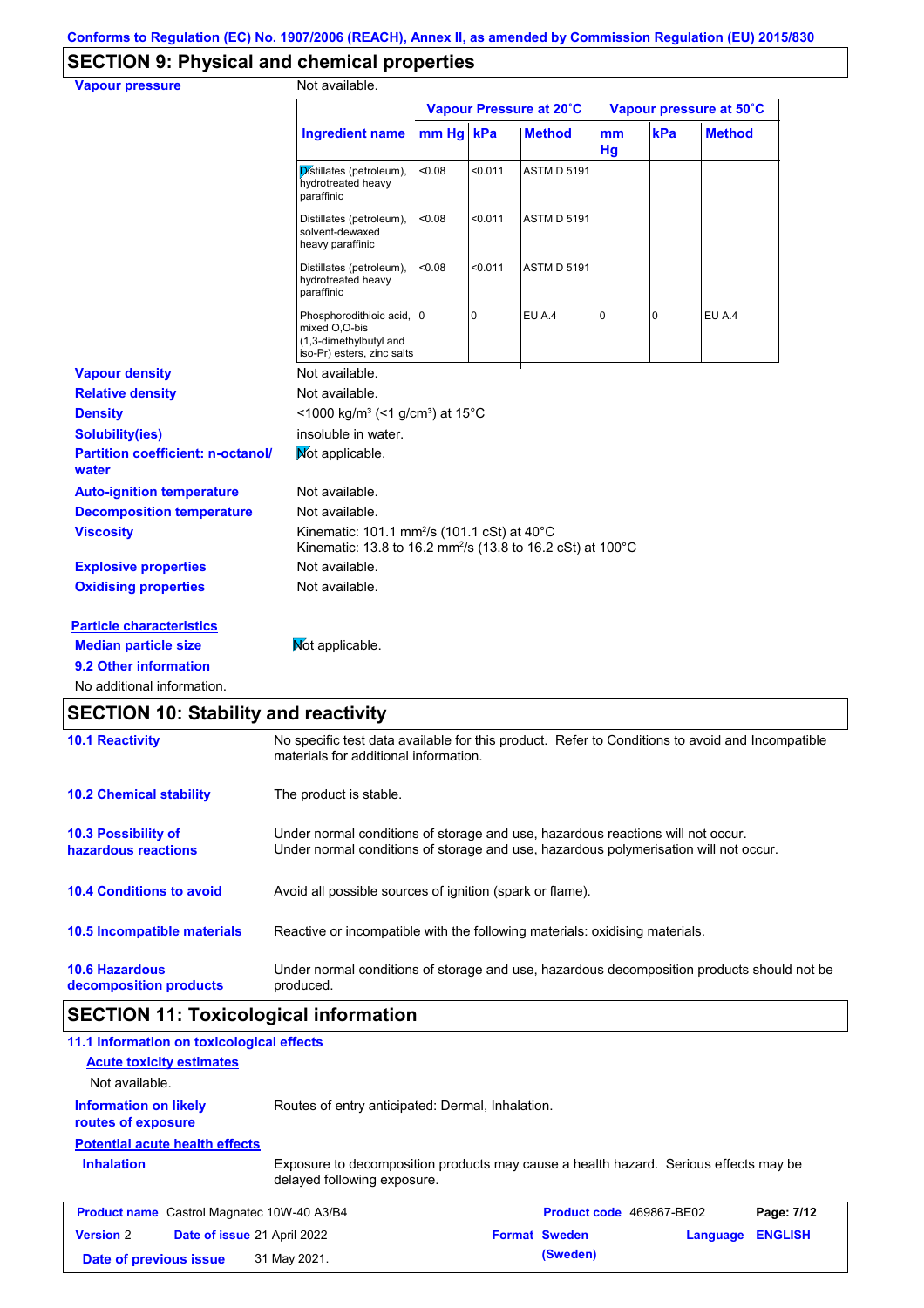| Conforms to Regulation (EC) No. 1907/2006 (REACH), Annex II, as amended by Commission Regulation (EU) 2015/830 |  |
|----------------------------------------------------------------------------------------------------------------|--|
|----------------------------------------------------------------------------------------------------------------|--|

## **SECTION 11: Toxicological information**

| <b>Ingestion</b>                        | No known significant effects or critical hazards.                                                                                                                                                                                                                                                                                                                                                        |  |
|-----------------------------------------|----------------------------------------------------------------------------------------------------------------------------------------------------------------------------------------------------------------------------------------------------------------------------------------------------------------------------------------------------------------------------------------------------------|--|
| <b>Skin contact</b>                     | Defatting to the skin. May cause skin dryness and irritation.                                                                                                                                                                                                                                                                                                                                            |  |
| <b>Eye contact</b>                      | Not classified as an eye irritant. Based on data available for this or related materials.                                                                                                                                                                                                                                                                                                                |  |
|                                         | Symptoms related to the physical, chemical and toxicological characteristics                                                                                                                                                                                                                                                                                                                             |  |
| <b>Inhalation</b>                       | No specific data.                                                                                                                                                                                                                                                                                                                                                                                        |  |
| <b>Ingestion</b>                        | No specific data.                                                                                                                                                                                                                                                                                                                                                                                        |  |
| <b>Skin contact</b>                     | Adverse symptoms may include the following:<br>irritation<br>dryness<br>cracking                                                                                                                                                                                                                                                                                                                         |  |
| <b>Eye contact</b>                      | No specific data.                                                                                                                                                                                                                                                                                                                                                                                        |  |
|                                         | Delayed and immediate effects as well as chronic effects from short and long-term exposure                                                                                                                                                                                                                                                                                                               |  |
| <b>Inhalation</b>                       | Overexposure to the inhalation of airborne droplets or aerosols may cause irritation of the<br>respiratory tract.                                                                                                                                                                                                                                                                                        |  |
| <b>Ingestion</b>                        | Ingestion of large quantities may cause nausea and diarrhoea.                                                                                                                                                                                                                                                                                                                                            |  |
| <b>Skin contact</b>                     | Prolonged or repeated contact can defat the skin and lead to irritation and/or dermatitis.                                                                                                                                                                                                                                                                                                               |  |
| <b>Eye contact</b>                      | Potential risk of transient stinging or redness if accidental eye contact occurs.                                                                                                                                                                                                                                                                                                                        |  |
| <b>Potential chronic health effects</b> |                                                                                                                                                                                                                                                                                                                                                                                                          |  |
| <b>General</b>                          | USED ENGINE OILS<br>Combustion products resulting from the operation of internal combustion engines contaminate<br>engine oils during use. Used engine oil may contain hazardous components which have the<br>potential to cause skin cancer. Frequent or prolonged contact with all types and makes of used<br>engine oil must therefore be avoided and a high standard of personal hygiene maintained. |  |
| <b>Carcinogenicity</b>                  | No known significant effects or critical hazards.                                                                                                                                                                                                                                                                                                                                                        |  |
| <b>Mutagenicity</b>                     | No known significant effects or critical hazards.                                                                                                                                                                                                                                                                                                                                                        |  |
| <b>Developmental effects</b>            | No known significant effects or critical hazards.                                                                                                                                                                                                                                                                                                                                                        |  |
| <b>Fertility effects</b>                | No known significant effects or critical hazards.                                                                                                                                                                                                                                                                                                                                                        |  |

## **SECTION 12: Ecological information**

#### **12.1 Toxicity**

**Environmental hazards** Not classified as dangerous Product not classified for environmental effects. Based on data available for this or related materials.

#### **12.2 Persistence and degradability**

Expected to be biodegradable.

#### **12.3 Bioaccumulative potential**

This product is not expected to bioaccumulate through food chains in the environment.

| <b>12.4 Mobility in soil</b>                            |                                                                      |
|---------------------------------------------------------|----------------------------------------------------------------------|
| <b>Soil/water partition</b><br><b>coefficient (Koc)</b> | Not available.                                                       |
| <b>Mobility</b>                                         | Spillages may penetrate the soil causing ground water contamination. |

#### **12.5 Results of PBT and vPvB assessment**

Product does not meet the criteria for PBT or vPvB according to Regulation (EC) No. 1907/2006, Annex XIII.

#### **12.6 Other adverse effects Other ecological information**

Spills may form a film on water surfaces causing physical damage to organisms. Oxygen transfer could also be impaired.

|                        | <b>Product name</b> Castrol Magnatec 10W-40 A3/B4 | <b>Product code</b> 469867-BE02 |                  | Page: 8/12 |
|------------------------|---------------------------------------------------|---------------------------------|------------------|------------|
| <b>Version 2</b>       | <b>Date of issue 21 April 2022</b>                | <b>Format Sweden</b>            | Language ENGLISH |            |
| Date of previous issue | 31 May 2021.                                      | (Sweden)                        |                  |            |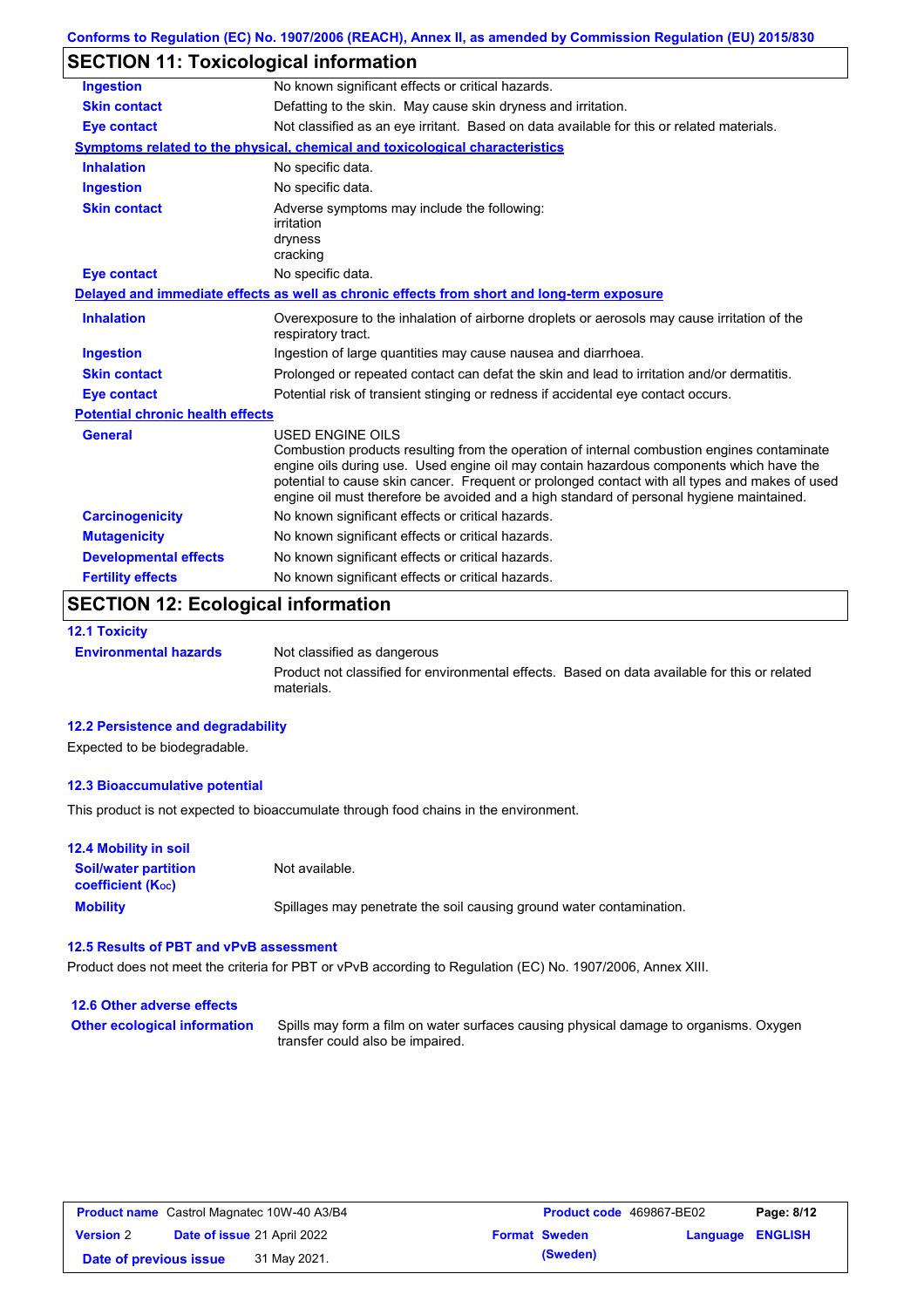### **SECTION 13: Disposal considerations**

#### **13.1 Waste treatment methods**

#### **Product**

**Methods of disposal**

Where possible, arrange for product to be recycled. Dispose of via an authorised person/ licensed waste disposal contractor in accordance with local regulations.

**Hazardous waste** Yes.

**European waste catalogue (EWC)**

| Waste code | <b>Waste designation</b>                |
|------------|-----------------------------------------|
| 13 02 08*  | other engine, gear and lubricating oils |

However, deviation from the intended use and/or the presence of any potential contaminants may require an alternative waste disposal code to be assigned by the end user.

| <b>Packaging</b>           |                                                                                                                                                                                                                                                                                                                                                                                                                                                                                                                                                                                                                                                                                                                                                                                                   |
|----------------------------|---------------------------------------------------------------------------------------------------------------------------------------------------------------------------------------------------------------------------------------------------------------------------------------------------------------------------------------------------------------------------------------------------------------------------------------------------------------------------------------------------------------------------------------------------------------------------------------------------------------------------------------------------------------------------------------------------------------------------------------------------------------------------------------------------|
| <b>Methods of disposal</b> | Where possible, arrange for product to be recycled. Dispose of via an authorised person/<br>licensed waste disposal contractor in accordance with local regulations.                                                                                                                                                                                                                                                                                                                                                                                                                                                                                                                                                                                                                              |
| <b>Special precautions</b> | This material and its container must be disposed of in a safe way. Care should be taken when<br>handling emptied containers that have not been cleaned or rinsed out. Empty containers or<br>liners may retain some product residues. Empty containers represent a fire hazard as they may<br>contain flammable product residues and vapour. Never weld, solder or braze empty containers.<br>Avoid dispersal of spilt material and runoff and contact with soil, waterways, drains and sewers.                                                                                                                                                                                                                                                                                                   |
| <b>Methods of disposal</b> | The regulations regarding manufacturers' responsibility for packaging material waste is<br>regulated in "Förordningen om producentansvar för förpackningar". Packaging materials are to<br>be reused or recycled in accordance with the goals outlined in this regulation. The company<br>complies with this manufacturer's responsibility through its association with REPA, which is a<br>subsidiary company of four materials handling companies. The materials handling companies<br>collect, remove and process used and sorted packaging materials through the employment of<br>contractors. Questions regarding collection of packaging materials on a local basis may be<br>directed to the materials company and its contractors. For further information, contact REPA,<br>www.repa.se. |
|                            | Drums and containers are placed in a tilted position, approx 10°, drums are turned with the<br>bungholes downwards and the 2" bunghole in the lowest position, containers with the valve<br>downwards. Other packages are placed upside down for eduction. Let stand at temperatures<br>above 15°C until drip dry or at least 30 minutes. Recover and add the remainders in the process<br>where the product is used, or send for special waste treatment. Send empty packages to a<br>certified recycler/receiver for recycling.                                                                                                                                                                                                                                                                 |

**References** Commission 2014/955/EU Directive 2008/98/EC

## **SECTION 14: Transport information**

|                                           | <b>ADR/RID</b> | <b>ADN</b>     | <b>IMDG</b>    | <b>IATA</b>    |
|-------------------------------------------|----------------|----------------|----------------|----------------|
| 14.1 UN number                            | Not regulated. | Not regulated. | Not regulated. | Not regulated. |
| 14.2 UN proper<br>shipping name           |                |                |                |                |
| <b>14.3 Transport</b><br>hazard class(es) |                |                |                |                |
| 14.4 Packing<br>group                     |                |                |                |                |
| 14.5<br><b>Environmental</b><br>hazards   | No.            | No.            | No.            | No.            |
| <b>Additional</b><br>information          |                |                |                |                |

**14.6 Special precautions for user** Not available.

|                        | <b>Product name</b> Castrol Magnatec 10W-40 A3/B4 | <b>Product code</b> 469867-BE02 |                         | Page: 9/12 |
|------------------------|---------------------------------------------------|---------------------------------|-------------------------|------------|
| <b>Version 2</b>       | Date of issue 21 April 2022                       | <b>Format Sweden</b>            | <b>Language ENGLISH</b> |            |
| Date of previous issue | 31 May 2021.                                      | (Sweden)                        |                         |            |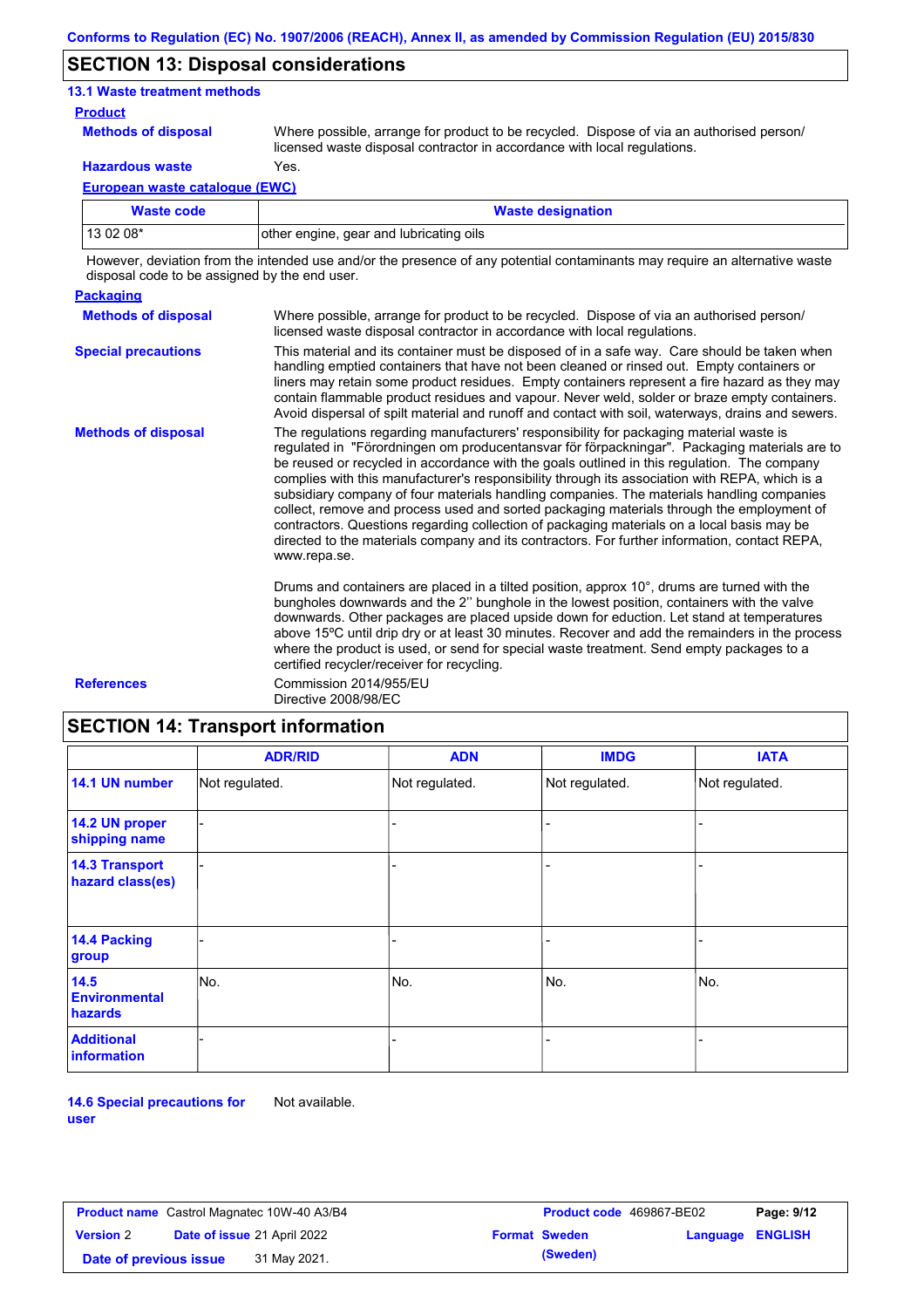|                                                                  | Not available.                                                                                                                 |
|------------------------------------------------------------------|--------------------------------------------------------------------------------------------------------------------------------|
| <b>14.7 Transport in bulk</b><br>according to IMO                |                                                                                                                                |
| <b>instruments</b>                                               |                                                                                                                                |
| <b>SECTION 15: Regulatory information</b>                        |                                                                                                                                |
|                                                                  | 15.1 Safety, health and environmental regulations/legislation specific for the substance or mixture                            |
| EU Regulation (EC) No. 1907/2006 (REACH)                         |                                                                                                                                |
|                                                                  | <b>Annex XIV - List of substances subject to authorisation</b>                                                                 |
| <b>Annex XIV</b>                                                 |                                                                                                                                |
| None of the components are listed.                               |                                                                                                                                |
| <b>Substances of very high concern</b>                           |                                                                                                                                |
| None of the components are listed.                               |                                                                                                                                |
| EU Regulation (EC) No. 1907/2006 (REACH)                         |                                                                                                                                |
| <b>Annex XVII - Restrictions</b>                                 | Not applicable.                                                                                                                |
| on the manufacture,                                              |                                                                                                                                |
| placing on the market<br>and use of certain                      |                                                                                                                                |
| dangerous substances,                                            |                                                                                                                                |
| mixtures and articles                                            |                                                                                                                                |
| <b>Other regulations</b>                                         |                                                                                                                                |
| <b>REACH Status</b>                                              | The company, as identified in Section 1, sells this product in the EU in compliance with the<br>current requirements of REACH. |
| <b>United States inventory</b><br>(TSCA 8b)                      | At least one component is not listed.                                                                                          |
| <b>Australia inventory (AIIC)</b>                                | At least one component is not listed.                                                                                          |
| <b>Canada inventory</b>                                          | At least one component is not listed.                                                                                          |
| <b>China inventory (IECSC)</b>                                   | At least one component is not listed.                                                                                          |
| <b>Japan inventory (CSCL)</b>                                    | At least one component is not listed.                                                                                          |
| <b>Korea inventory (KECI)</b>                                    | All components are listed or exempted.                                                                                         |
| <b>Philippines inventory</b><br>(PICCS)                          | At least one component is not listed.                                                                                          |
| <b>Taiwan Chemical</b><br><b>Substances Inventory</b><br>(TCSI)  | All components are listed or exempted.                                                                                         |
| Ozone depleting substances (1005/2009/EU)<br>Not listed.         |                                                                                                                                |
| <b>Prior Informed Consent (PIC) (649/2012/EU)</b><br>Not listed. |                                                                                                                                |
|                                                                  |                                                                                                                                |
| <b>Persistent Organic Pollutants</b><br>Not listed.              |                                                                                                                                |
| <b>EU - Water framework directive - Priority substances</b>      |                                                                                                                                |
| None of the components are listed.                               |                                                                                                                                |
| <b>Seveso Directive</b>                                          |                                                                                                                                |
|                                                                  |                                                                                                                                |

|  | assessment |  |  |
|--|------------|--|--|

this mixture. A Chemical Safety Assessment has not been carried out for the mixture itself.

## **SECTION 16: Other information**

| <b>Abbreviations and acronyms</b>                 | Inland Waterway<br>Road<br>$ATE = Acute Toxicity Estimate$<br>BCF = Bioconcentration Factor<br>CAS = Chemical Abstracts Service | ADN = European Provisions concerning the International Carriage of Dangerous Goods by<br>ADR = The European Agreement concerning the International Carriage of Dangerous Goods by<br>CLP = Classification, Labelling and Packaging Regulation [Regulation (EC) No. 1272/2008] |                          |
|---------------------------------------------------|---------------------------------------------------------------------------------------------------------------------------------|-------------------------------------------------------------------------------------------------------------------------------------------------------------------------------------------------------------------------------------------------------------------------------|--------------------------|
|                                                   | CSA = Chemical Safety Assessment                                                                                                |                                                                                                                                                                                                                                                                               |                          |
| <b>Product name</b> Castrol Magnates 10W-40 A3/R4 |                                                                                                                                 | <b>Product code</b> 460867-RE02                                                                                                                                                                                                                                               | P <sub>2</sub> na: 10/12 |

|                        | <b>Product name</b> Castrol Magnatec 10W-40 A3/B4 | Product code 469867-BE02 |                         | Page: 10/12 |
|------------------------|---------------------------------------------------|--------------------------|-------------------------|-------------|
| <b>Version 2</b>       | <b>Date of issue 21 April 2022</b>                | <b>Format Sweden</b>     | <b>Language ENGLISH</b> |             |
| Date of previous issue | 31 May 2021.                                      | (Sweden)                 |                         |             |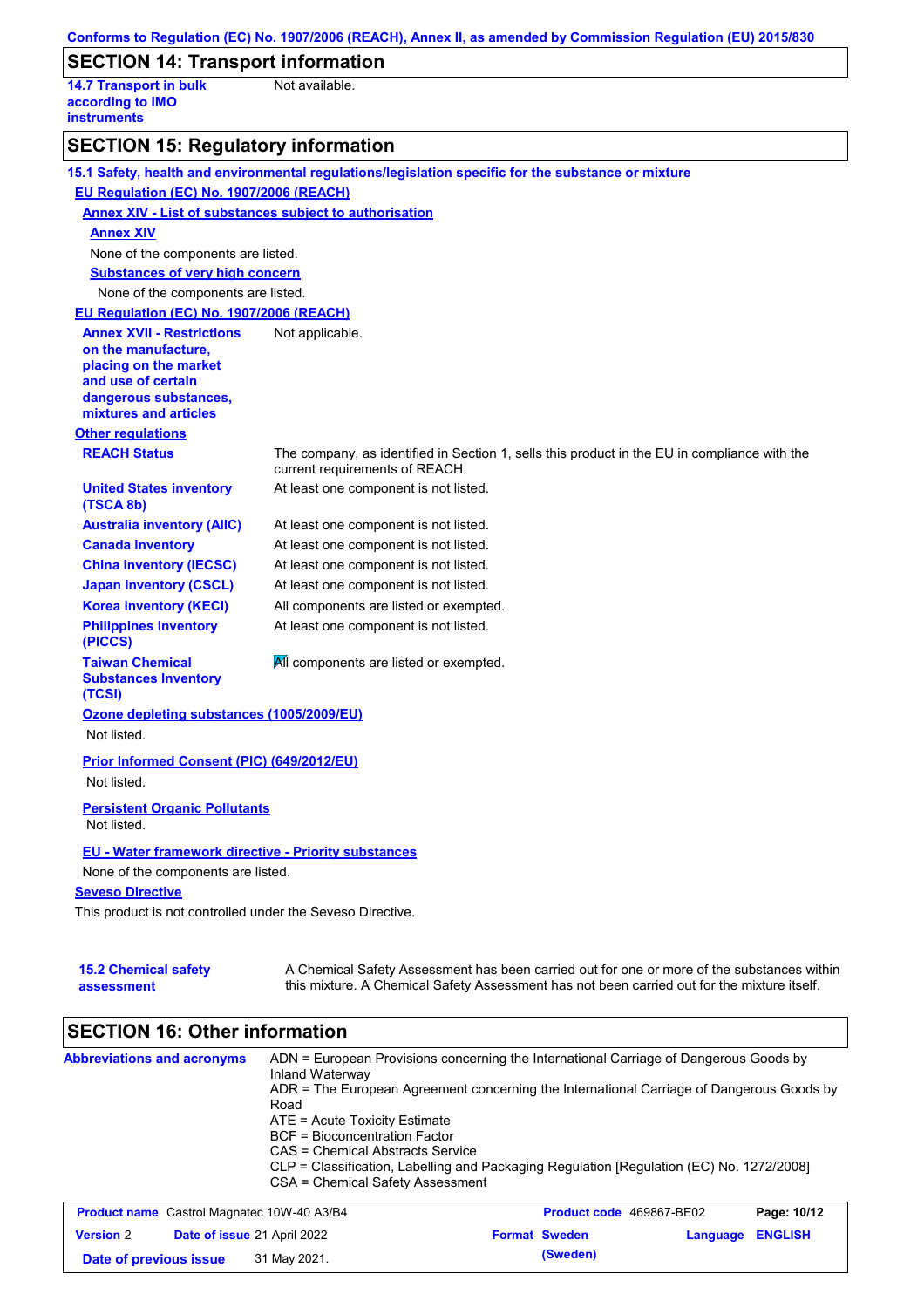### **SECTION 16: Other information**

CSR = Chemical Safety Report DMEL = Derived Minimal Effect Level DNEL = Derived No Effect Level EINECS = European Inventory of Existing Commercial chemical Substances ES = Exposure Scenario EUH statement = CLP-specific Hazard statement EWC = European Waste Catalogue GHS = Globally Harmonized System of Classification and Labelling of Chemicals IATA = International Air Transport Association IBC = Intermediate Bulk Container IMDG = International Maritime Dangerous Goods LogPow = logarithm of the octanol/water partition coefficient MARPOL = International Convention for the Prevention of Pollution From Ships, 1973 as modified by the Protocol of 1978. ("Marpol" = marine pollution) OECD = Organisation for Economic Co-operation and Development PBT = Persistent, Bioaccumulative and Toxic PNEC = Predicted No Effect Concentration REACH = Registration, Evaluation, Authorisation and Restriction of Chemicals Regulation [Regulation (EC) No. 1907/2006] RID = The Regulations concerning the International Carriage of Dangerous Goods by Rail RRN = REACH Registration Number SADT = Self-Accelerating Decomposition Temperature SVHC = Substances of Very High Concern STOT-RE = Specific Target Organ Toxicity - Repeated Exposure STOT-SE = Specific Target Organ Toxicity - Single Exposure TWA = Time weighted average UN = United Nations UVCB = Complex hydrocarbon substance VOC = Volatile Organic Compound vPvB = Very Persistent and Very Bioaccumulative Varies = may contain one or more of the following 64741-88-4 / RRN 01-2119488706-23, 64741-89-5 / RRN 01-2119487067-30, 64741-95-3 / RRN 01-2119487081-40, 64741-96-4/ RRN 01-2119483621-38, 64742-01-4 / RRN 01-2119488707-21, 64742-44-5 / RRN 01-2119985177-24, 64742-45-6, 64742-52-5 / RRN 01-2119467170-45, 64742-53-6 / RRN 01-2119480375-34, 64742-54-7 / RRN 01-2119484627-25, 64742-55-8 / RRN 01-2119487077-29, 64742-56-9 / RRN 01-2119480132-48, 64742-57-0 / RRN 01-2119489287-22, 64742-58-1, 64742-62-7 / RRN 01-2119480472-38, 64742-63-8, 64742-65-0 / RRN 01-2119471299-27, 64742-70-7 / RRN 01-2119487080-42, 72623-85-9 / RRN 01-2119555262-43, 72623-86-0 / RRN 01-2119474878-16, 72623-87-1 / RRN 01-2119474889-13

**Procedure used to derive the classification according to Regulation (EC) No. 1272/2008 [CLP/GHS]**

| <b>Classification</b>                                   |                                                                        | <b>Justification</b>                                                                                                                                                                 |
|---------------------------------------------------------|------------------------------------------------------------------------|--------------------------------------------------------------------------------------------------------------------------------------------------------------------------------------|
| Not classified.                                         |                                                                        |                                                                                                                                                                                      |
| <b>Full text of abbreviated H</b><br><b>statements</b>  | H304<br>H315<br>H318<br>H411                                           | May be fatal if swallowed and enters airways.<br>Causes skin irritation.<br>Causes serious eye damage.<br>Toxic to aquatic life with long lasting effects.                           |
| <b>Full text of classifications</b><br><b>[CLP/GHS]</b> | <b>Aguatic Chronic 2</b><br>Asp. Tox. 1<br>Eye Dam. 1<br>Skin Irrit. 2 | LONG-TERM (CHRONIC) AQUATIC HAZARD - Category 2<br><b>ASPIRATION HAZARD - Category 1</b><br>SERIOUS EYE DAMAGE/EYE IRRITATION - Category 1<br>SKIN CORROSION/IRRITATION - Category 2 |
| <b>History</b>                                          |                                                                        |                                                                                                                                                                                      |
| Date of issue/ Date of<br>revision                      | 21/04/2022.                                                            |                                                                                                                                                                                      |
| Date of previous issue                                  | 31/05/2021.                                                            |                                                                                                                                                                                      |
| <b>Prepared by</b>                                      | <b>Product Stewardship</b>                                             |                                                                                                                                                                                      |

**Indicates information that has changed from previously issued version.**

#### **Notice to reader**

All reasonably practicable steps have been taken to ensure this data sheet and the health, safety and environmental information contained in it is accurate as of the date specified below. No warranty or representation, express or implied is made as to the accuracy or completeness of the data and information in this data sheet.

The data and advice given apply when the product is sold for the stated application or applications. You should not use the product other than for the stated application or applications without seeking advice from BP Group.

It is the user's obligation to evaluate and use this product safely and to comply with all applicable laws and regulations. The BP Group shall not be responsible for any damage or injury resulting from use, other than the stated product use of the material, from any failure to adhere to recommendations, or from any hazards inherent in the nature of the material. Purchasers of the

| <b>Product name</b> Castrol Magnatec 10W-40 A3/B4 |                                    |              |  | <b>Product code</b> 469867-BE02 |                         | Page: 11/12 |
|---------------------------------------------------|------------------------------------|--------------|--|---------------------------------|-------------------------|-------------|
| <b>Version 2</b>                                  | <b>Date of issue 21 April 2022</b> |              |  | <b>Format Sweden</b>            | <b>Language ENGLISH</b> |             |
| Date of previous issue                            |                                    | 31 May 2021. |  | (Sweden)                        |                         |             |